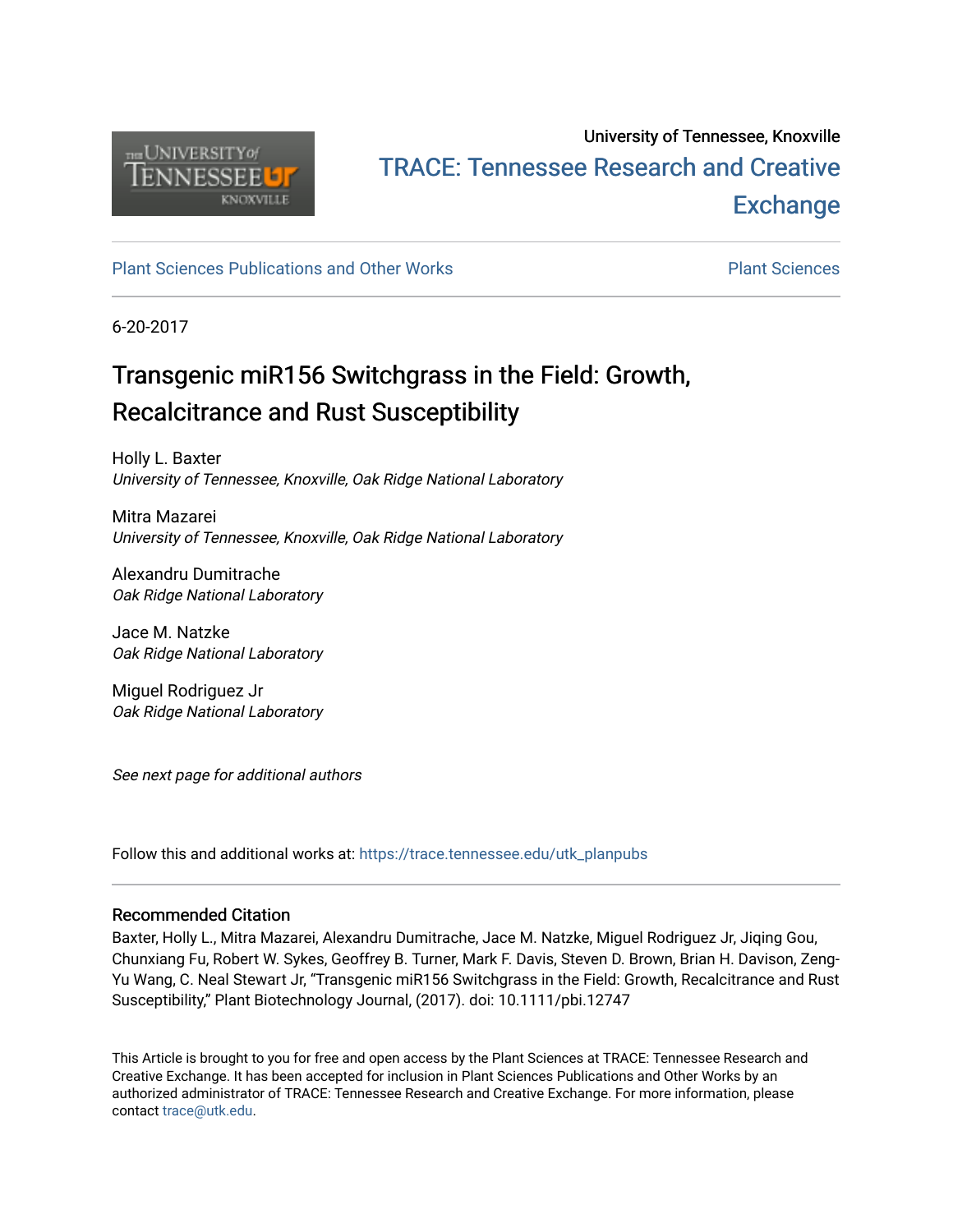## Authors

Holly L. Baxter, Mitra Mazarei, Alexandru Dumitrache, Jace M. Natzke, Miguel Rodriguez Jr, Jiqing Gou, Chunxiang Fu, Robert W. Sykes, Geoffrey B. Turner, Mark F. Davis, Steven D. Brown, Brian H. Davison, Zen-Yu Wang, and C. Neal Stewart Jr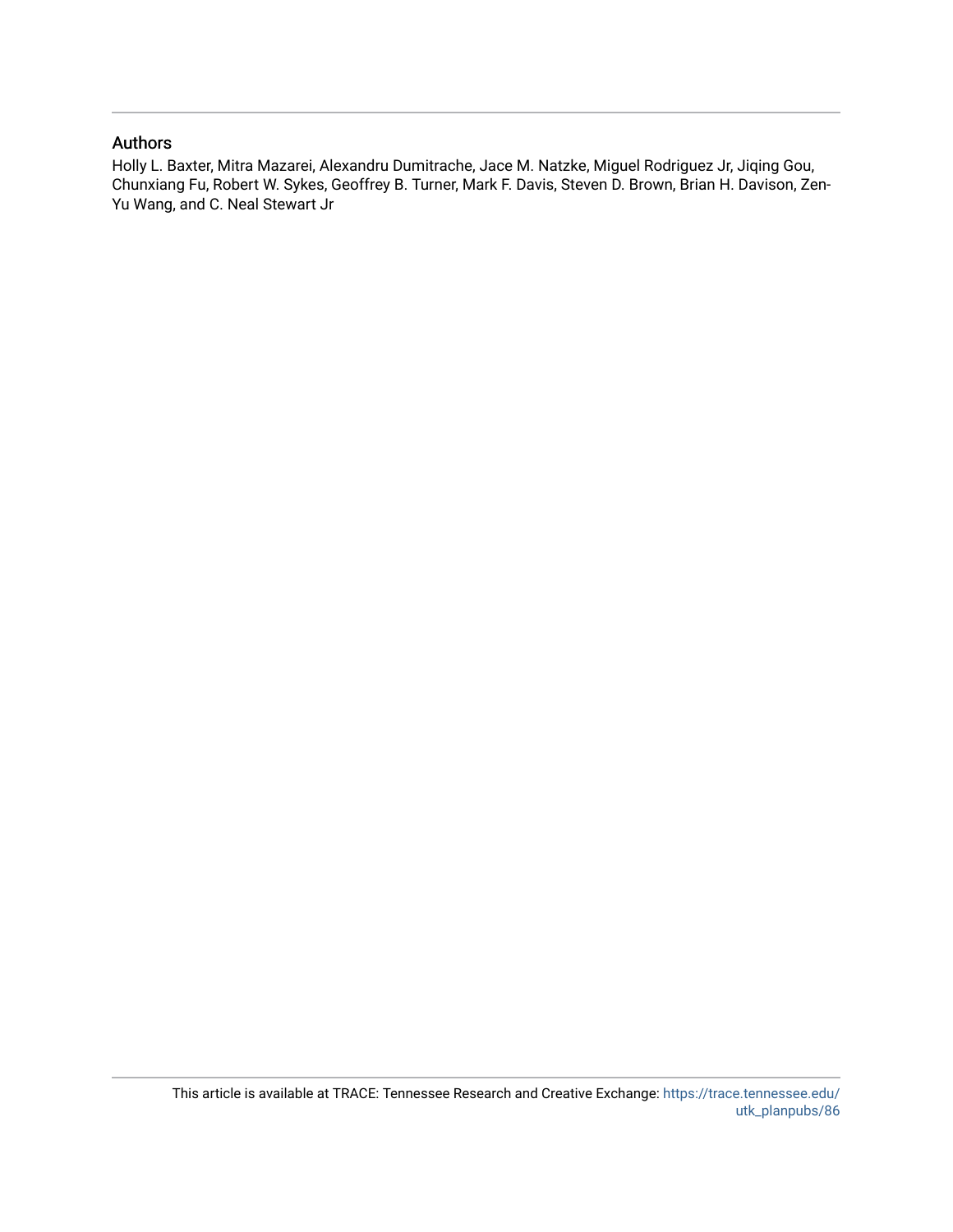# Transgenic miR156 switchgrass in the field: growth, recalcitrance and rust susceptibility

Holly L. Baxter<sup>1,2</sup>, Mitra Mazarei<sup>1,2</sup>, Alexandru Dumitrache<sup>2,3</sup>, Jace M. Natzke<sup>2,3</sup>, Miguel Rodriguez Jr.<sup>2,3</sup>, Jiqing Gou<sup>2,4</sup>, Chunxiang Fu<sup>2,4</sup>, Robert W. Sykes<sup>2,5</sup>, Geoffrey B. Turner<sup>2,5</sup>, Mark F. Davis<sup>2,5</sup>, Steven D. Brown<sup>2,3</sup>, Brian H. Davison<sup>2,3</sup> **D**, Zeng-Yu Wang<sup>2,4</sup> and C. Neal Stewart Jr<sup>1,2,\*</sup>

<sup>1</sup>Department of Plant Sciences, University of Tennessee, Knoxville, TN, USA

<sup>2</sup>BioEnergy Science Center (BESC), Oak Ridge National Laboratory, Oak Ridge, TN, USA

<sup>3</sup> Biosciences Division, Oak Ridge National Laboratory, Oak Ridge, TN, USA

4 Samuel Roberts Noble Foundation, Ardmore, OK, USA

5 National Renewable Energy Laboratory, Golden, CO, USA

Received 16 March 2017; revised 16 March 2017; accepted 10 April 2017. \*Correspondence (Tel 1 865 974 7324; fax 1 865 946 1989; email nealstewart@utk.edu)

Keywords: microRNA156, biomass, transgene regulation, switchgrass, flowering, bioconfinement.

#### Summary

Sustainable utilization of lignocellulosic perennial grass feedstocks will be enabled by high biomass production and optimized cell wall chemistry for efficient conversion into biofuels. MicroRNAs are regulatory elements that modulate the expression of genes involved in various biological functions in plants, including growth and development. In greenhouse studies, overexpressing a microRNA (miR156) gene in switchgrass had dramatic effects on plant architecture and flowering, which appeared to be driven by transgene expression levels. High expressing lines were extremely dwarfed, whereas low and moderate-expressing lines had higher biomass yields, improved sugar release and delayed flowering. Four lines with moderate or low miR156 overexpression from the prior greenhouse study were selected for a field experiment to assess the relationship between miR156 expression and biomass production over three years. We also analysed important bioenergy feedstock traits such as flowering, disease resistance, cell wall chemistry and biofuel production. Phenotypes of the transgenic lines were inconsistent between the greenhouse and the field as well as among different field growing seasons. One low expressing transgenic line consistently produced more biomass (25%–56%) than the control across all three seasons, which translated to the production of 30% more biofuel per plant during the final season. The other three transgenic lines produced less biomass than the control by the final season, and the two lines with moderate expression levels also exhibited altered disease susceptibilities. Results of this study emphasize the importance of performing multiyear field studies for plants with altered regulatory transgenes that target plant growth and development.

## Introduction

Developing alternative energy sources is imperative for enhancing energy security and offsetting greenhouse gas emissions associated with the use of fossil fuels. Lignocellulosic biomass represents an abundant and carbon-neutral nonfood source of plant material that could be exploited for the sustainable production of biofuels. One attractive candidate for a dedicated lignocellulosic feedstock is switchgrass (Panicum virgatum L.), a C4 perennial bunchgrass native to the United States. Like many other C4 perennial grasses, switchgrass can produce high amounts of biomass with relatively low agricultural inputs owing to its high water and nutrient use efficiency (van der Weijde et al., 2013). Furthermore, switchgrass has a wide geographic distribution across North America and appears to be adaptable to diverse environmental conditions and soil types (Parrish and Fike, 2005). However, switchgrass and other lignocellulosic feedstocks have evolved structurally complex and heterogeneous cell walls that

are intrinsically resistant, or recalcitrant, to existing chemical and biological deconstruction methods (DeMartini et al., 2013). Secondary cell walls of plants consist of a cross-linked matrix of polysaccharides (cellulose and hemicelluloses), lignin and minor amounts of structural proteins (Pauly and Keegstra, 2008). Biomass recalcitrance is influenced by the relative amounts of these components as well as their interactions with one another (Zhao et al., 2012). Cost-effective production of fuels from dedicated lignocellulosic grasses will require maximizing biomass productivity per unit of land and optimizing the cell wall structure for more efficient conversion into fuels (van der Weijde et al., 2013), both of which have been central goals of biotechnology in the bioenergy field.

Genetic engineering of plant cell walls for improved biofuel production often involves modifying cell wall properties that contribute to recalcitrance, such as the cell wall lignin content (Cai et al., 2016; Fornalé et al., 2012; Fu et al., 2011a,b; Jung et al., 2012; Poovaiah et al., 2016; Saathoff et al., 2011; Shen

Please cite this article as: Baxter, H.L., Mazarei, M., Dumitrache, A., Natzke, J.M., Rodriguez, Jr, M., Gou, J., Fu, C., Sykes, R.W., Turner, G.B., Davis, M.F., Brown, S.D., Davison, B.H., Wang, Z.-Y. and Stewart, C.N. Jr (2017) Transgenic miR156 switchgrass in the field: growth, recalcitrance and rust susceptibility. Plant Biotechnol. J.,<https://doi.org/10.1111/pbi.12747>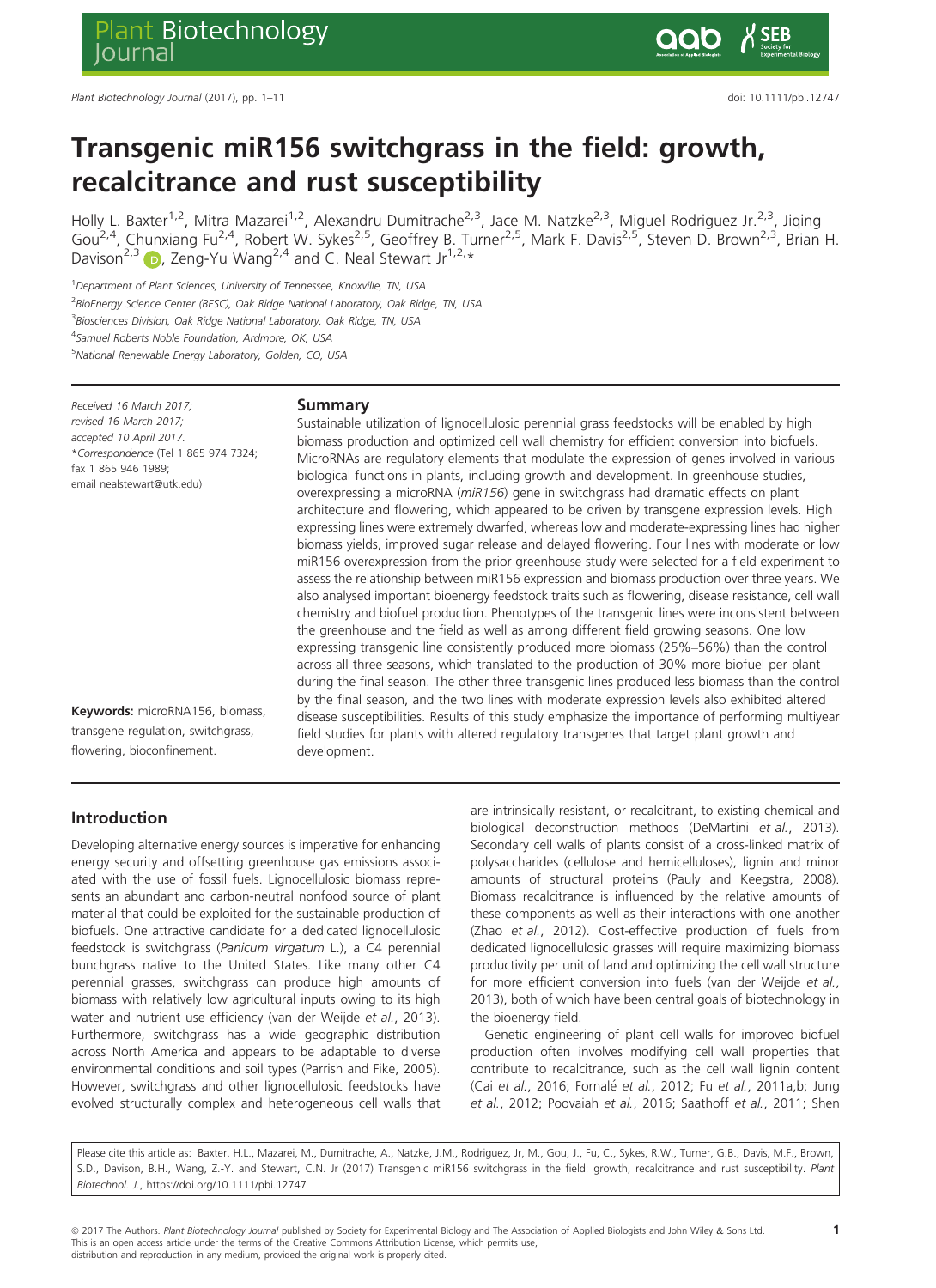et al., 2012, 2013; Xu et al., 2011). Other equally important targets for improvement are biomass yield and plant architecture (Mauro-Herrera and Doust, 2016; Stamm et al., 2012), both of which have recently been modified in switchgrass (Poovaiah et al., 2015; Wuddineh et al., 2015). However, targeting yieldrelated traits can be challenging as they are often controlled by diverse genes from different genetic pathways and are also strongly influenced by environment. An attractive approach for manipulating such complex traits is through the modification of master regulators that have multiple gene targets involved in various aspects of plant growth and development. microRNAs (miRNAs) are an important class of gene regulatory factors that affect several plant processes including auxin signalling (Mallory et al., 2005), juvenile-to-adult growth transition (Poethig, 2013), floral organ identity and flowering time (Mallory et al., 2004), and environmental stress responses (Liu et al., 2008; Navarro et al., 2006) and have recently been recognized for their potential for trait improvement in biofuel feedstocks (Trumbo et al., 2015).

In particular, overexpression of miRNAs from the miR156 family, which target SQUAMOSA PROMOTOR BINDING PROTEIN-LIKE (SPL) transcription factor genes have demonstrated significant potential for improving biofuel-related traits in important bioenergy species (Chuck et al., 2011; Fu et al., 2012; Rubinelli et al., 2013). Plants undergo a vegetative phase of growth, during which there is a rapid accumulation of biomass and an increase in size, followed by a transition to reproductive growth and seed set (Poethig, 2013). Prolonging the vegetative growth stage by delaying or eliminating flowering is desirable as it could allow for a greater accumulation of biomass. miR156, which regulates the vegetative-to-reproductive phase change in several plant species, is present in high levels during the juvenile phase of growth and then declines after the transition to reproductive growth (Chuck et al., 2007; Wu and Poethig, 2006; Wu et al., 2009). Overexpression of the maize miR156 (Corngrass1) gene in switchgrass prolonged the vegetative phase and eliminated flowering under greenhouse and field conditions (Chuck et al., 2011). These plants were also more digestible and released more glucose during saccharification assays. Similarly, overexpression of the rice OsmiR156b gene precursor in switchgrass resulted in a reduction or complete elimination of flowering in several lines and enhanced biomass yields by up to 101% over the control (Fu et al., 2012). From a bioconfinement standpoint, inhibition of flowering would be a valuable trait in transgenic biofuel feedstocks for preventing transgene flow into native wild plant populations (Kausch et al., 2010).

In the study by Fu et al. (2012), miR156 overexpression in greenhouse-grown switchgrass resulted in a broad range of morphological modifications that corresponded to the relative level of miR156 overexpression. Expression levels of several miR156-targested switchgrass SPL (PvSPL) genes were also shown to be suppressed by varying degrees among the transgenic lines. Accordingly, the transgenic lines were categorized into three groups with low, moderate, or high expression levels of miR156. Those with relatively low miR156 levels had increased tillering and higher biomass yield than the control and flowered normally. Moderate levels of miR156 resulted in shorter plants with more tillers and higher biomass production, while those with the highest levels of expression were severely dwarfed and produced substantially less biomass than the control. Transgenic lines with moderate and high levels of miR156 did not flower for the duration of the greenhouse study. Some lines also had improved sugar release depending on whether or not a pretreatment was performed (Fu et al., 2012).

Assessing growth in the field is necessary validation step for genetically engineered plants as it is well-known that initial greenhouse observations are not always predictive of long-term field performance. Validation under field conditions is especially important in plants overexpressing transgenes that influence yield and yield-related traits, as prior studies have shown inconsistencies in growth phenotypes between greenhouse and field environments (Viswanath et al., 2011; Voorend et al., 2015). Extensive field testing may reveal downstream effects of genetic modifications that might not be apparent in a tightly controlled greenhouse environment. Another limitation of greenhouse studies is the inability to assess potential impacts of transgenic modifications on disease susceptibility. In the present study, four promising miR156-overexpressing transgenic lines from the greenhouse study were selected for further analysis under field conditions. Included were two lines with low expression levels (T14 and T35) and two lines with moderate expression levels (T27 and T37) (Fu et al., 2012). These plants were analysed over the course of three field growing seasons for (i) miR156 and PvSPL gene expression, (ii) growth morphology and biomass yield, (iii) cell wall chemistry and bioconversion efficiency and (iv) susceptibility to switchgrass rust (Puccinia emaculata).

## Results

### miR156 gene expression

To confirm that the transgene was retained and expressed in the field-grown miR156-overexpressing switchgrass lines, expression levels of the rice OsmiR156b precursor in samples harvested during year one (2013) were measured by qRT-PCR. OsmiR156b was detected in all transgenic lines, with the highest level of expression occurring in line T27 (Figure S1). Mature switchgrass miR156 levels were also measured in the transgenic lines and the control each year. Expression patterns were consistent among the three growing seasons. In line with the greenhouse findings (Fu et al., 2012), miR156 expression in lines T14 and T35 was relatively low, whereas expression was significantly higher in lines T27 and T37 (Figure 1). miR156 expression in line T37 was increased by 15- to 21-fold over the control across the 3-year study. The highest level of miR156 expression was observed in line T27, which exhibited a 29- to 37-fold increase over the control in years one and three (Figure 1). These results are in line with the analysis of OsmiR156b expression, for which T27 showed a significantly higher transcript abundance relative to the other transgenic lines (Figure S1).

#### PvSPL gene expression

To evaluate the effect of miR156 overexpression on switchgrass SPL genes, expression levels of PvSPL1, PvSPL2, PvSPL3 and PvSPL6 were measured on green tissue harvested in mid-season of years one (2013) and three (2015). In year one (2013), PvSPL1 levels were reduced by twofold in the low miR156-expressing transgenic lines (T14 and T35) and three- to fourfold in the moderate miR156-expressing transgenic lines (T27 and T37) relative to the control (Figure S2a). Similarly, PvSPL6 levels were reduced by two- to threefold in the low-expressing lines and 10 to 15-fold in the moderate-expressing lines (Figure S2d). PvSPL2 levels were reduced by one- to twofold in all lines except for T14, while PvSPL3 was only reduced (twofold decrease) in line T27 (Figure S2b, c).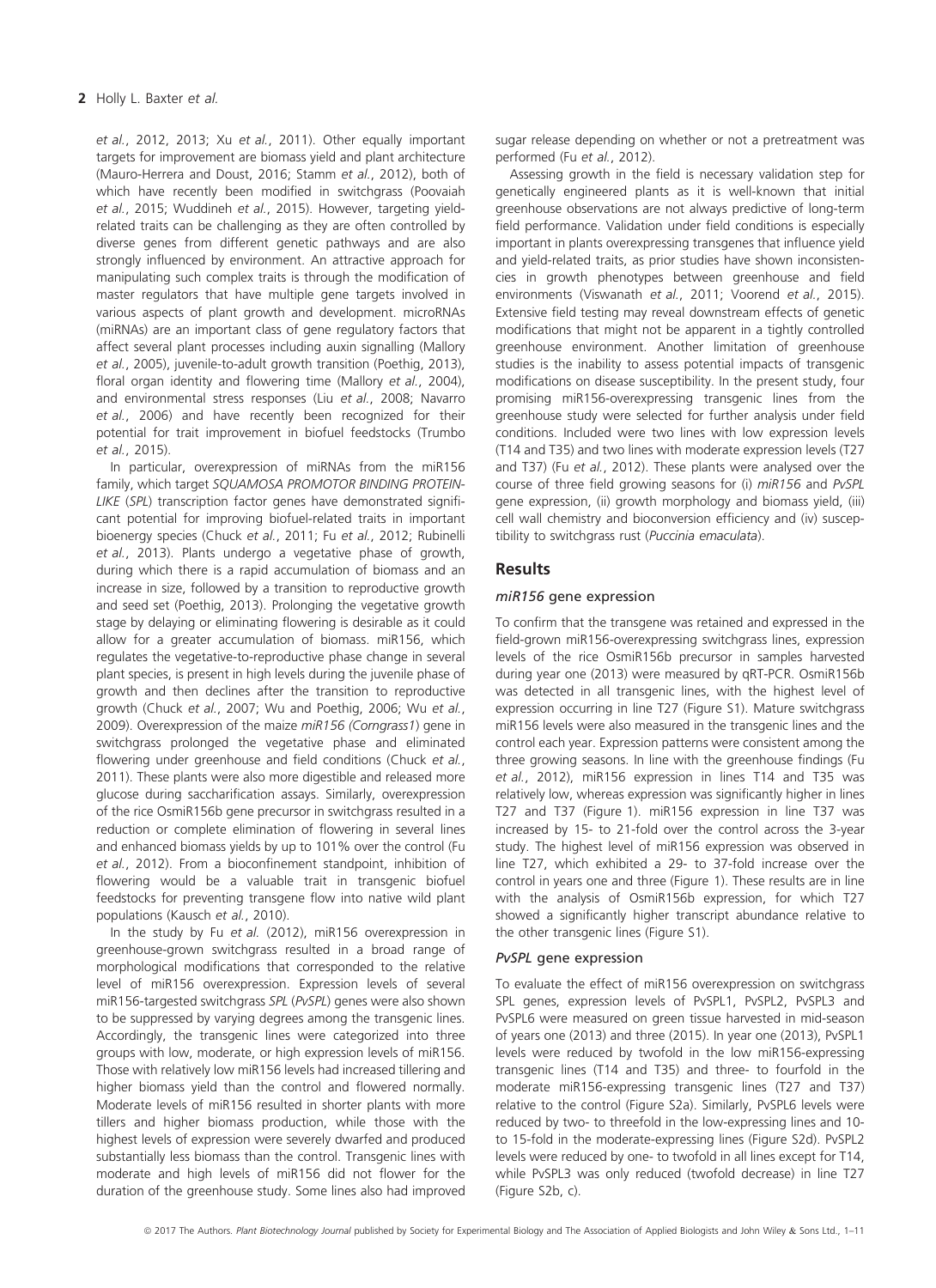

Figure 1 Expression level of mature miR156 in R1-stage tillers of transgenic switchgrass plants as determined by quantitative RT-PCR. Samples were harvested in years one (a), two (b) and three (c) of the field trial. The relative levels of transcripts were normalized to ubiquitin (UBI). Bars represent the mean of the biological replicates ( $n = 4$ ) for each transgenic line (T14, T35, T27, T37) and the wild-type control (WT)  $\pm$  standard error. Means within each year were compared with a one-way ANOVA and letter groupings were obtained using Fisher's least significant difference method. Bars with different letters are significantly different at the 5% level.

In year three, PvSPL2 levels were reduced by one- to twofold in the low miR156-expressing lines (T14 and T35), and three- to fivefold in the moderate miR156-expressing lines (T27 and T37) relative to the control (Figure S3b). Similar to year one, PvSPL6 expression levels were reduced by two- to threefold in lowexpressing lines and seven- to 10-fold in moderate-expressing lines (Figure S3d). Expression levels of PvSPL1 and PvSPL3 were reduced by two- to fivefold in all lines except for T35 (Figure S3a, c).

#### Growth phenotypes and flowering

Plant growth was evaluated and flowering was monitored across each growing season. Flowering was observed in all transgenic lines except for T27, which never flowered for the duration of the experiment. Transgenic lines exhibited a wide range of growth phenotypes across the 2 years, which were generally consistent between mid-season (Table S1) and end-of-season (Table 1) within each year. By the end of the establishment year (2013), T35 plants were 18% taller and 22% wider than the wild-type control. T37 was 37% taller and produced 100% more tillers than the control. Line T14 was similar to the control in height and tiller number, but had a 32% decrease in width (Table 1). Line T27 was 30% shorter than the control but produced 430% more tillers (Table 1). Biomass yield was increased by 56% in line T35 and 149% in line T37 relative to the control. Despite the reduction in height, T27 produced an equivalent amount of biomass as the control resulting from the increased number of tillers. Line T14 exhibited a 44% reduction in biomass yield relative to the control (Table 1).

In December of the subsequent season (2014), line T35 continued to exhibit an increased plant width (19%) but was similar to the control in tiller height. T37 was similar to the control in height and produced 55% more tillers, but exhibited a 15% reduction in width. A reduction in height (10%) and width (25%) was observed in line T14. T27 produced 275% more tillers than the control, but had a 60% reduction in height. Biomass yield was increased by 25% in line T35, and unchanged in line T37. Line T27, despite an increase in tiller number, exhibited a yield reduction of 80% relative to the control. Line T14 exhibited a yield reduction of 37% relative to the control (Table 1).

By the end of the third growing season (2015), T35 was 5% taller, 24% wider, and exhibited a similar number of tillers as the control. As in the previous growing season (2014), line T37 was similar to the control in height with a reduction in width (31%), but no increase in tiller number was observed. In line T14, height was decreased by 12%, width was decreased by 22% and tiller number was unchanged relative to the control. Similarly, T27 showed a 65% reduction in height and 55% reduction in width, with no change in tiller number relative to the control. T35 continued to produce significantly more biomass than the control, with a yield improvement of 26%. Lines T14, T27 and T37 showed yield reductions of 29%, 96% and 41%, respectively, compared to the control (Table 1).

#### Lignin content and S/G ratio

Cell wall lignin content and the S/G ratio were determined for green reproductive-stage tillers harvested at mid-growing season and mature senesced biomass harvested at the end of the season. In mid-season of year one (2013), lignin was increased by 8% in lines T14, T27 and T37, and unchanged in line T35. T27 also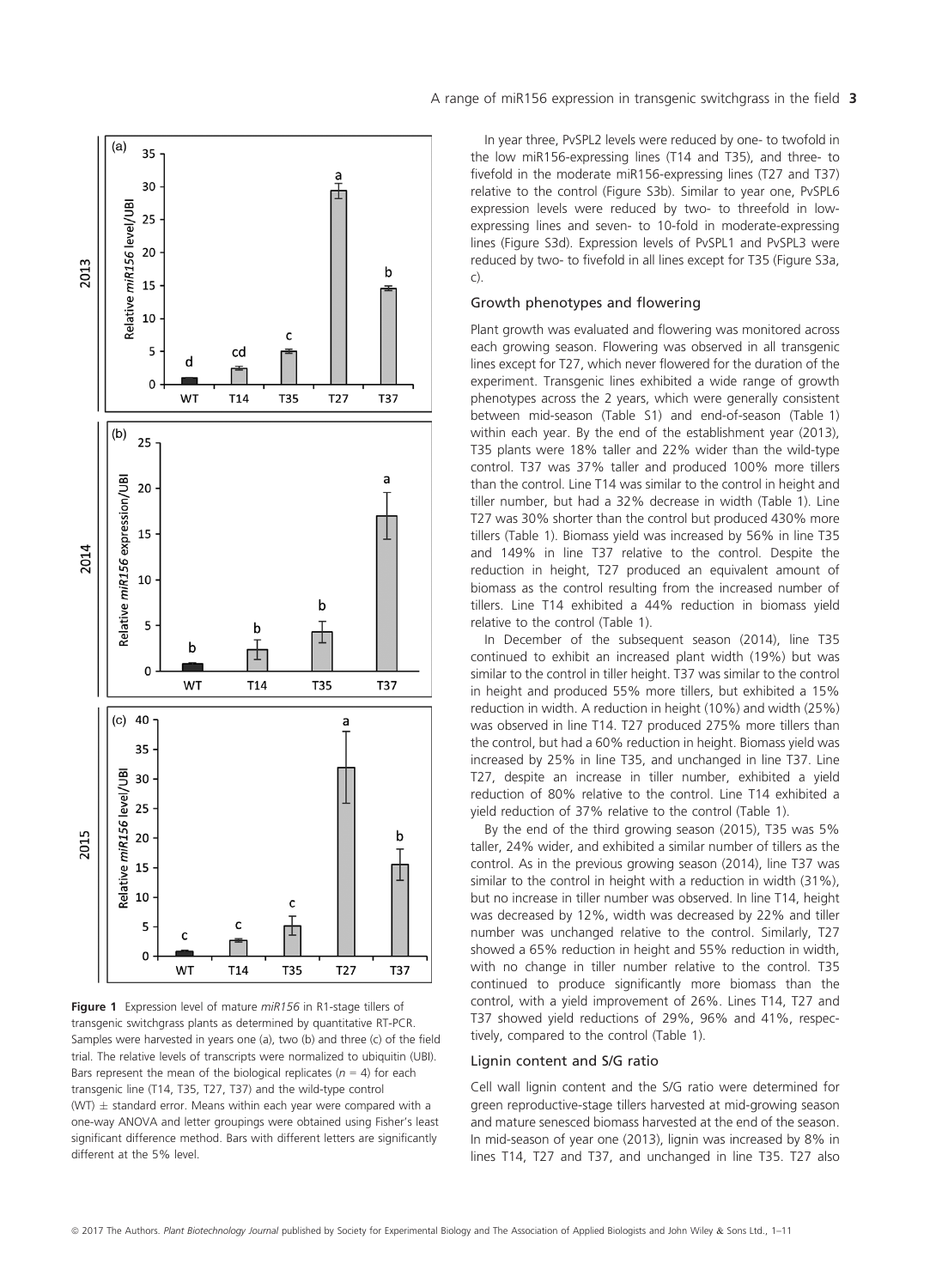Table 1 End-of-season morphology and ethanol yield of miR156-overexpressing switchgrass in the first (2013), second (2014) and third (2015) field growing seasons

| Year | Line            | Tiller height (cm)           | Plant width (cm)              | Tiller number                  | Dry weight yield (g/plant)    | Ethanol yield (mg/g biomass) | Total ethanol (mg/plant)* |
|------|-----------------|------------------------------|-------------------------------|--------------------------------|-------------------------------|------------------------------|---------------------------|
| 2013 | T <sub>14</sub> | $84.8 \pm 3.1^c$             | 99.2 $\pm$ 3.2 <sup>d</sup>   | 50.6 $\pm$ 2.7 <sup>c</sup>    | $68.5 \pm 3.5^d$              | nd                           |                           |
|      | T35             | $113.0 \pm 5.5^b$            | $177.3 \pm 7.9^{\circ}$       | $70.9 \pm 7.0^c$               | $190.6 \pm 11.4^b$            | $43.0 \pm 0.9^{\circ}$       | 8195.80                   |
|      | T <sub>27</sub> | $66.7 \pm 2.9^d$             | $138.7 \pm 8.3^c$             | 326.1 $\pm$ 53.2 <sup>a</sup>  | $135.9 \pm 17.5$ <sup>c</sup> | nd                           |                           |
|      | T37             | $130.5 \pm 5.2^a$            | $161.9 \pm 3.6^{ab}$          | $123.7 \pm 25.5^{\rm b}$       | 303.4 $\pm$ 18.5 <sup>a</sup> | 42.7 $\pm$ 1.9 <sup>a</sup>  | 12955.18                  |
|      | WT              | $95.4 \pm 5.0^c$             | $145.3 \pm 11.5^{bc}$         | $61.6 \pm 13.0^c$              | $121.9 \pm 18.5^c$            | $36.4 \pm 1.7^b$             | 4437.16                   |
| 2014 | T <sub>14</sub> | $154.3 \pm 4.3^b$            | $187.0 \pm 9.9^d$             | $149.0 \pm 11.9^d$             | 626.4 $\pm$ 64.7 <sup>c</sup> | nd                           |                           |
|      | T35             | $172.8 \pm 4.7^a$            | 297.2 $\pm$ 11.0 <sup>a</sup> | $252.8 \pm 15.8$ <sup>bc</sup> | $1244.6 \pm 82.1^a$           | $27.4 \pm 1.3^a$             | 34102.04                  |
|      | T <sub>27</sub> | $67.9 \pm 0.9^{\circ}$       | 229.6 $\pm$ 4.1 <sup>bc</sup> | 777.3 $\pm$ 45.4 <sup>a</sup>  | $202.6 \pm 23.9^d$            | nd                           |                           |
|      | T37             | $179.1 \pm 2.9^a$            | $211.1 \pm 3.6^c$             | 320.6 $\pm$ 21.5 <sup>b</sup>  | $968.0 \pm 70.4^b$            | $25.7 \pm 2.6^a$             | 24877.60                  |
|      | <b>WT</b>       | $171.6 \pm 3.9^{\circ}$      | $249.7 \pm 3.8^{\rm b}$       | $206.9 \pm 7.3$ <sup>cd</sup>  | 999.1 $\pm$ 38.3 <sup>b</sup> | $32.7 \pm 3.3^a$             | 32670.57                  |
| 2015 | T <sub>14</sub> | $171.5 \pm 4.6^c$            | $232.7 \pm 0.9^c$             | $236.3 \pm 9.0^a$              | $1035.6 \pm 65.0^c$           | nd                           |                           |
|      | T35             | $204.3 \pm 2.1^a$            | $367.8 \pm 1.7^{\circ}$       | 246.4 $\pm$ 12.1 <sup>a</sup>  | $1825.6 \pm 111.3^a$          | $17.9 \pm 1.9^{\circ}$       | 32678.24                  |
|      | T <sub>27</sub> | $68.7 \pm 1.9^d$             | $134.9 \pm 16.3^e$            | $153.3 \pm 44.0^a$             | 52.5 $\pm$ 16.3 <sup>d</sup>  | nd                           |                           |
|      | <b>T37</b>      | 192.2 $\pm$ 1.5 <sup>b</sup> | 205.1 $\pm$ 3.1 <sup>d</sup>  | 241.4 $\pm$ 10.7 <sup>a</sup>  | $850.6 \pm 42.8^c$            | $15.7 \pm 0.7^{\circ}$       | 13355.99                  |
|      | <b>WT</b>       | $195.0 \pm 0.8^{\rm b}$      | 297.5 $\pm$ 4.9 <sup>b</sup>  | $218.1 \pm 12.6^a$             | $1451.9 \pm 60.3^b$           | $17.0 \pm 0.7^{\circ}$       | 24682.30                  |

Values represent the mean of the biological replicates ( $n = 4$ ) for each transgenic line (T14, T35, T27, T37) and the wild-type control (WT)  $\pm$  standard error. Means within each year were compared with a one-way ANOVA, and letter groupings were obtained using Fisher's least significant difference method. Values followed by different letters are significantly different at the 5% level. Nd, not determined.

\*Total ethanol (mg/plant) was calculated by multiplying the ethanol yield (mg/g biomass) by the dry weight yield (g/plant).

exhibited 9% decrease in the S/G ratio (Table S2). After senescence, all transgenic lines had similar lignin levels as the control but S/G ratios were variable: lines T27 and T37 showed decreases of 9%–16%, while an increase of 7% was observed in T14 (Table 2). In the second year (2014), all lines had similar lignin content as the control except for T27, which showed a 9% decrease after senescence. S/G ratios were reduced by 14%– 21% in green and senesced material from T27 and T37. Line T35 also exhibited a decrease (5%) in the S/G ratio but only after senescence. The S/G ratio of T14 was unchanged across the season (Tables 2 and S2). In the third year (2015), a 4% decrease in lignin content was observed in mid-season material from line T37, and a 7%–10% decrease in lignin content was observed in mid- and end-of-season material from T27. S/G ratios in these two lines were decreased by 14%–21% across the season. The lignin contents and S/G ratios of lines T14 and T35 were unchanged relative to the control at both green and senesced stages (Tables 2 and S2).

#### Sugar release and ethanol yield

Sugar release by enzymatic hydrolysis was measured on hot water-pretreated (180 °C, 17.5 m) green and senesced material each season. In the first year (2013), lines T27 and T37 had a 12% lower sugar release relative to the control at mid-season but were similar to the control after senescence. Sugar release was unchanged in T14 and T35 at both green and senesced stages (Tables 2 and S2). In the second year (2014), line T27 had a 12%– 18% higher sugar release than the control prior to and after senescence. Line T37 also exhibited an increase in sugar release (10%) but only after senescence. Consistent with the first year, the sugar release of lines T14 and T35 was equivalent to the control (Tables 2 and S2). In the third year (2015), a 14% increase in sugar release was observed in lines T27 and T37 relative to the control at the green stage. After senescence, no changes in sugar release were observed among the transgenic and control lines (Tables 2 and S2).

Based on their overall superior growth performance, low miR156-expressing line T35 and moderate-miR156 expressing line T37 were selected for separate hydrolysis and fermentation (SHF) experiments to evaluate bioconversion efficiency. Both transgenic lines exhibited improvements (17%–18% increase) relative to the control in the first year, but no changes were observed in years to or three (Table 1).

#### Disease susceptibility

Rust (P. emaculata) was the predominant pathogen affecting the switchgrass plants during the field experiment. The susceptibility of the transgenic lines to rust was rated on a weekly basis across a 4-week period during the second (2014) and third (2015) growing seasons. Rust uredia appeared in late July and infection progressed significantly through late August of both growing seasons, after which the field was sprayed with a fungicide to prevent excessive damage to the plants. In 2014, the transgenic lines initially showed similar degrees of rust severity relative to the control. Differences became apparent during the last 2 weeks of rating, where lines T27 and T37 both showed significantly lower (71%–90%) susceptibilities relative to the control (Figures 2a and 3a). In the subsequent season (2015), line T27 showed no rust symptoms at any time points. Unlike the previous year, line T37 was more susceptible than the control across all time points, although the degree of difference between the two lines was reduced as rust progressed: rust severity was 195% higher in T37 relative to the control at the first time point, but only 67% higher after 4 weeks. As in the previous year, lines T14 and T35 showed similar levels of infection as the control across all time points in 2015 (Figures 2b and 3a).

Leaf spot caused by a Bipolaris species was also present among lines for the duration of the field trial. For most transgenic lines and the control, Bipolaris symptoms were minor. Line T27, however, appeared to be highly susceptible as demonstrated by the dark purple spots covering the surface of the leaves (Figure 3b, c). Progression of Bipolaris in this line might have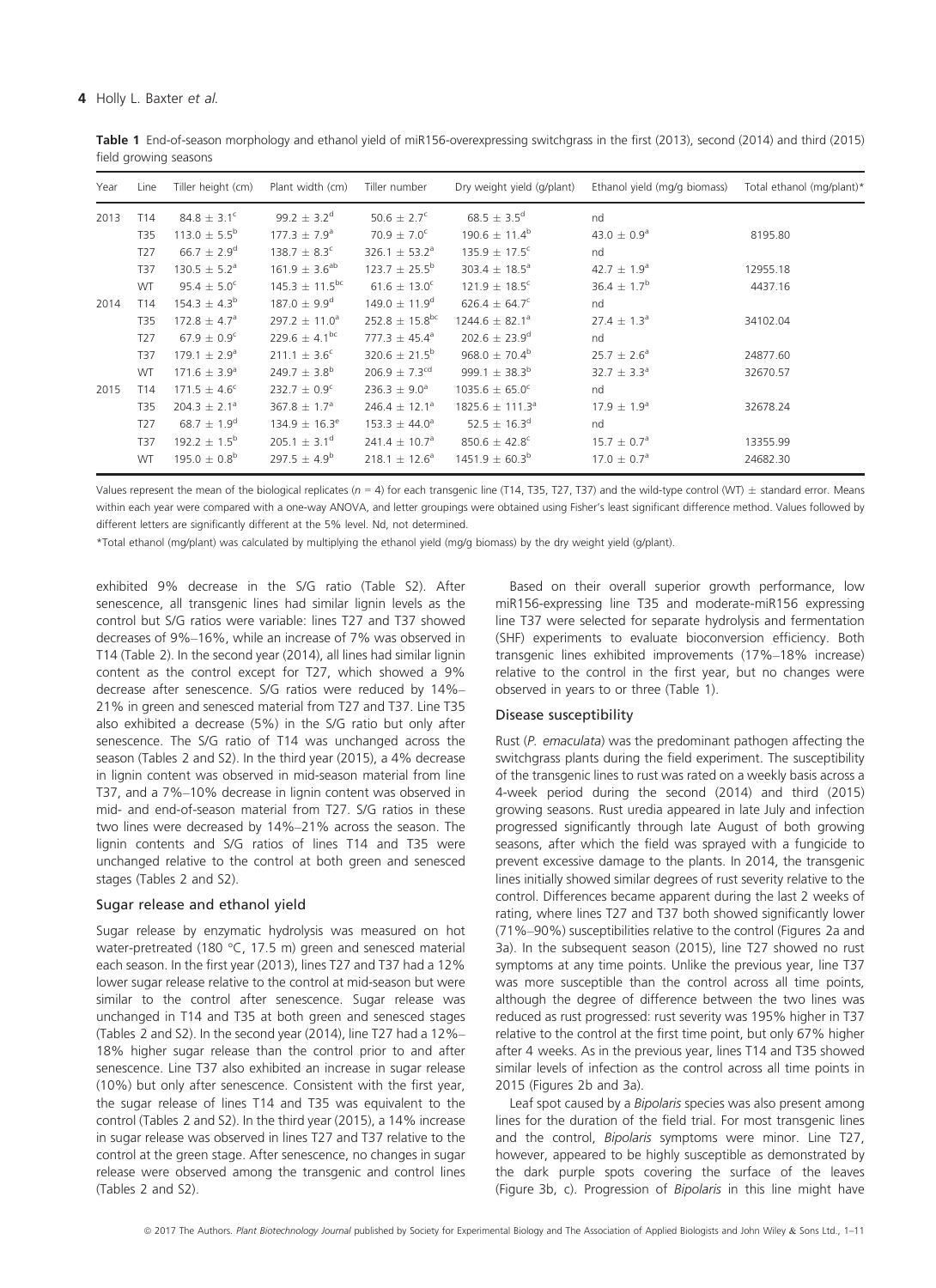| Year | Line            | Lignin content<br>$(%$ CWR $)$ | S/G ratio               | Glucose release<br>(mg/g CWR) | Xylose release<br>(mg/g CWR) | Total sugar<br>release (g/g CWR) |
|------|-----------------|--------------------------------|-------------------------|-------------------------------|------------------------------|----------------------------------|
| 2013 | T <sub>14</sub> | $22.1 \pm 0.3^a$               | $0.64 \pm 0.01^a$       | $0.209 \pm 0.01^a$            | $0.190 \pm 0.01^a$           | $0.399 \pm 0.01^a$               |
|      | <b>T35</b>      | $22.0 \pm 0.4^a$               | $0.63 \pm 0.01^{ab}$    | $0.211 \pm 0.01^a$            | $0.191 \pm 0.01^a$           | $0.402 \pm 0.01^a$               |
|      | T <sub>27</sub> | $22.3 \pm 0.3^a$               | $0.50 \pm 0.01^d$       | $0.204 \pm 0.01^a$            | $0.199 \pm 0.01^a$           | $0.403 \pm 0.01^a$               |
|      | <b>T37</b>      | $21.5 \pm 0.5^{\circ}$         | $0.54 \pm 0.02^c$       | $0.209 \pm 0.01^a$            | $0.198 \pm 0.01^a$           | $0.406 \pm 0.01^a$               |
|      | <b>WT</b>       | $20.9 \pm 0.1^a$               | $0.60 \pm 0.01^{\rm b}$ | $0.209 \pm 0.01^a$            | $0.181 \pm 0.01^a$           | $0.390 \pm 0.01^a$               |
| 2014 | T <sub>14</sub> | $24.7 \pm 0.1^a$               | $0.65 \pm 0.01^a$       | $0.149 \pm 0.01^d$            | $0.184 \pm 0.01^c$           | $0.332 \pm 0.01^d$               |
|      | <b>T35</b>      | $23.8 \pm 0.4^{ab}$            | $0.64 \pm 0.01^a$       | $0.178 \pm 0.01^{bc}$         | $0.191 + 0.01^{bc}$          | $0.369 \pm 0.01^{bc}$            |
|      | T <sub>27</sub> | $21.4 \pm 0.5^c$               | $0.51 \pm 0.01^{\rm b}$ | $0.199 \pm 0.01^a$            | $0.199 \pm 0.01^{ab}$        | $0.398 \pm 0.01^a$               |
|      | <b>T37</b>      | $23.1 \pm 0.5^{\rm b}$         | $0.54 \pm 0.01^{\rm b}$ | $0.180 \pm 0.01^{\circ}$      | $0.209 \pm 0.01^a$           | $0.389 \pm 0.01^{ab}$            |
|      | <b>WT</b>       | $23.6 \pm 0.5^{ab}$            | $0.63 \pm 0.01^a$       | $0.163 \pm 0.01^{cd}$         | $0.191 \pm 0.01^{bc}$        | $0.354 \pm 0.01^{cd}$            |
| 2015 | T <sub>14</sub> | $24.3 \pm 0.2^a$               | $0.65 \pm 0.00^a$       | $0.117 \pm 0.01^a$            | $0.156 \pm 0.01^a$           | $0.273 \pm 0.01^a$               |
|      | <b>T35</b>      | $23.9 \pm 0.4^a$               | $0.66 \pm 0.01^a$       | $0.116 \pm 0.01^a$            | $0.150 \pm 0.01^a$           | $0.266 \pm 0.02^a$               |
|      | T <sub>27</sub> | $21.9 \pm 0.1^b$               | $0.53 \pm 0.00^{\circ}$ | $0.159 \pm 0.01^a$            | $0.185 \pm 0.01^a$           | $0.344 \pm 0.02^a$               |
|      | T <sub>37</sub> | $23.4 \pm 0.5^{\circ}$         | $0.57 \pm 0.01^{\rm b}$ | $0.135 \pm 0.01^a$            | $0.183 \pm 0.01^a$           | $0.318 \pm 0.02^a$               |
|      | WT              | $23.5 \pm 0.4^a$               | $0.67 \pm 0.03^a$       | $0.127 \pm 0.01^a$            | $0.171 \pm 0.01^a$           | $0.297 \pm 0.02^a$               |

Table 2 Cell wall characterization of miR156-overexpressing switchgrass harvested at the end of the growing season in years one (2013), two (2014) and three (2015) of the field experiment

Aboveground senesced biomass harvested at the end of the growing season was analysed for lignin content, syringyl-to-guaiacyl (S/G) lignin monomer ratio and sugar release by enzymatic hydrolysis. Values represent the mean of the biological replicates ( $n = 4$ ) for each transgenic line (T14, T35, T27, T37) and the wild-type control (WT)  $\pm$  standard error. Means within each year were compared with a one-way ANOVA, and letter groupings were obtained using Fisher's least significant difference method. Values followed by different letters are significantly different at the 5% level. CWR, cell wall residues.

contributed to the early browning and dying back of the severely infected leaves that was observed in late September of 2015 (Figure 3d).

## **Discussion**

There has been recent interest in discovering and manipulating genes involved in the vegetative-to-reproductive growth transition as a strategy to extend the vegetative phase of plant growth and increase biomass production. Overexpression of miR156 has been shown to prolong the vegetative phase and increase biomass yields in switchgrass (Chuck et al., 2011; Fu et al., 2012). In the present study, we evaluated the field performance of four low and moderate miR156-overexpressing switchgrass lines selected from the previous greenhouse study (Fu et al., 2012). The 3-year field study revealed inconsistencies in growth phenotypes between greenhouse and field-grown transgenic lines, variability in growth and cell wall traits from season to season, and some negative effects on disease susceptibility in the higher-expressing transgenic lines. Our results suggest a strong environmental influence on the growth and cell wall phenotype of miR156-overexpressing transgenic switchgrass lines. This is the first multiyear field study examining a transgenic bioenergy feedstock genetically engineered with the goal of increasing biomass.

#### Gene expression and growth

Relative miR156 expression levels in the field-grown transgenic lines were consistent with the greenhouse observations (Fu et al., 2012): expression levels in T14 and T35 were relatively low, while levels in lines T27 and T37 were higher (Figure 1). Also in line with the greenhouse study, the expression of several PvSPL genes was suppressed among the field-grown transgenic lines, with the greatest degree of suppression generally occurring in the two higher miR156-overexpressing lines (T27 and T37) (Figure S2 and S3). SPL genes control several biological

processes in plants including plant architecture (Preston and Hileman, 2013). A recent study linked the suppression of PvSPL1 and PvSPL2 genes, both of which are targeted by miR156, to a dramatic increase in tiller number in switchgrass (Wu et al., 2016). Accordingly, many of the greenhouse-grown miR156 overexpressing lines had lower levels of these two PvSPL genes and significant increases in tiller number relative to the control. In several of these lines, the increase in tiller number allowed them to compensate for unfavourable traits (reduced height, narrow leaves) and enabled higher biomass yields relative to the control (Fu et al., 2012).

Interestingly, the increased tillering phenotype was either absent (as observed in T14 and T35) or only present in the first two seasons (as observed in T27 and T37) in the field-grown transgenic lines. Low-expressing line T35 had sustained improvements in yield of up to 56% across the 3-year experiment, which appeared to be associated with increased height and width rather than tiller number. Taking the yield increase into consideration, 30% more ethanol (mg/plant) could be expected from the third year harvest of T35 relative to the nontransgenic control (Table 1). However, the other low-expressing transgenic line (T14) had reductions in height and width, thinner leaves and stems (Figure S4), and a 29%–44% yield decrease relative to the control across the three field seasons (Table 1). Thinner leaves and stems were also noted in T14 in the greenhouse study, but unlike in the field, these deficiencies were compensated for by an increase in tiller number (Fu et al., 2012). As leaf area influences photosynthetic efficiency and can ultimately affect growth rates and yields (Ishiwata et al., 2013; Tsukaya, 2006), it is possible that the narrow leaves, in the absence of an increased tiller number, contributed to the yield decrease observed in field-grown line T14.

First year data for the moderate-expressing transgenic lines were generally consistent with the greenhouse findings, with both lines exhibiting two- to fivefold increases in tiller number over the control, and biomass yields either equal to (T27) or greater than (T37) the control. However, the increased tillering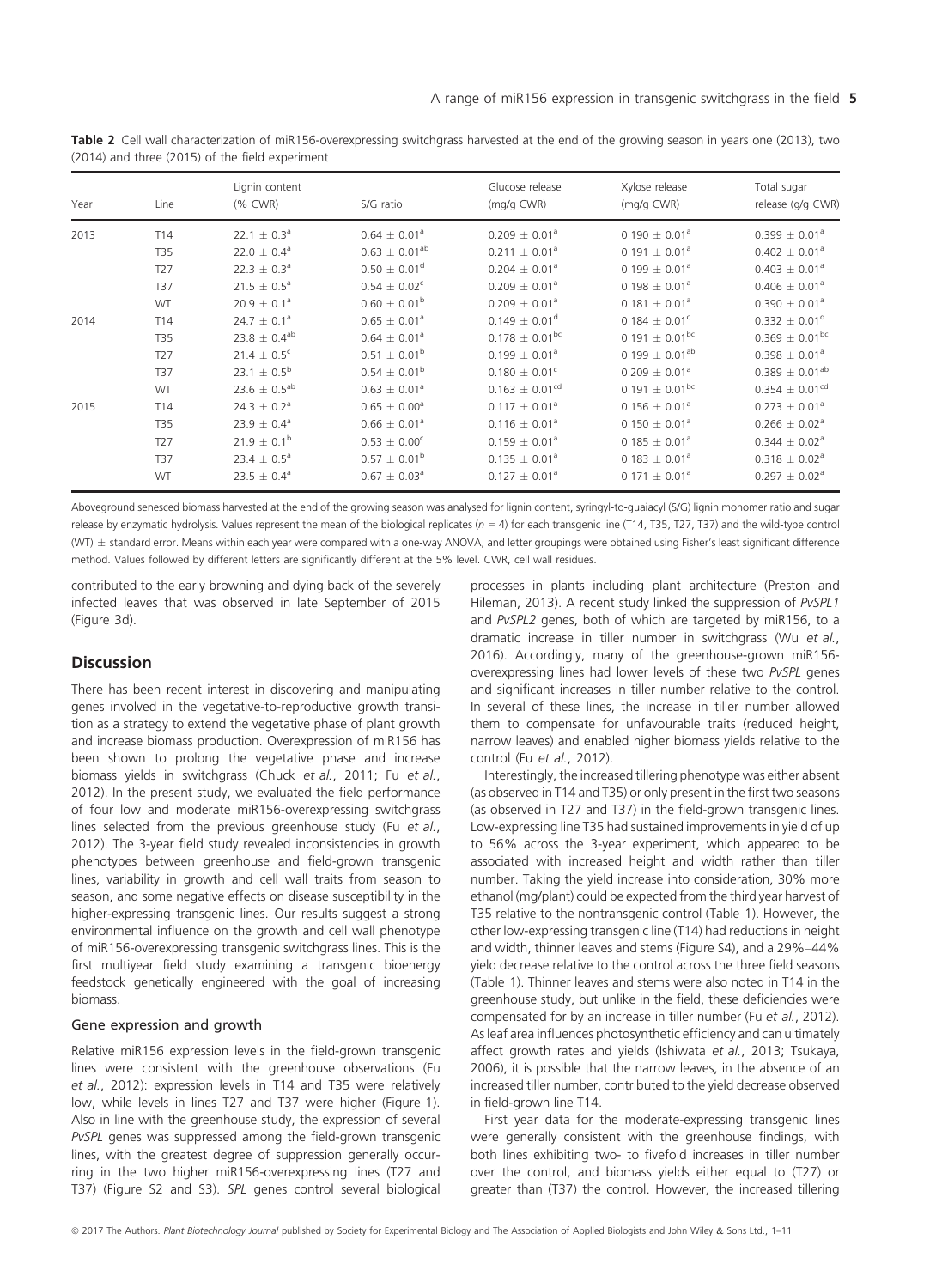

Figure 2 Susceptibility of miR156-overexpressing switchgrass to rust (P. emaculata) in 2014 (a) and 2015 (b). Rust severity was determined as the percentage of the leaf surface covered in rust uredia. Bars represent the mean of the biological replicates ( $n = 4$ ) for each transgenic line (T14, T35, T27, T37) and the wild-type control (WT)  $\pm$  standard error. For each year, means within each time point were compared with a one-way ANOVA and letter groupings were obtained using Fisher's least significant difference method. Bars with different letters are significantly different at the 5% level.

phenotypes were lost after year two, and considerable yield reductions were observed in both lines by year three. Line T37, which produced 149% more biomass than the control in the first season, produced 40% less biomass in year three. Yield reductions were most severe in line T27, which produced 80%–96% less biomass than the control in years two and three. The short phenotype of T27 appeared to be detrimental to its growth across multiple years in the field, during which it became progressively shaded each season by neighbouring plants (Figure S5). Excessive shading can cause a reduction in tillering in grasses (Evers et al., 2006; Pierson et al., 1990), which might explain the tiller reduction in observed in year three. The high susceptibility of T27 to Bipolaris (Figure 3) likely further contributed to its stunted growth.

Relative miR156 expression levels within transgenic lines were generally stable between greenhouse and field-grown lines and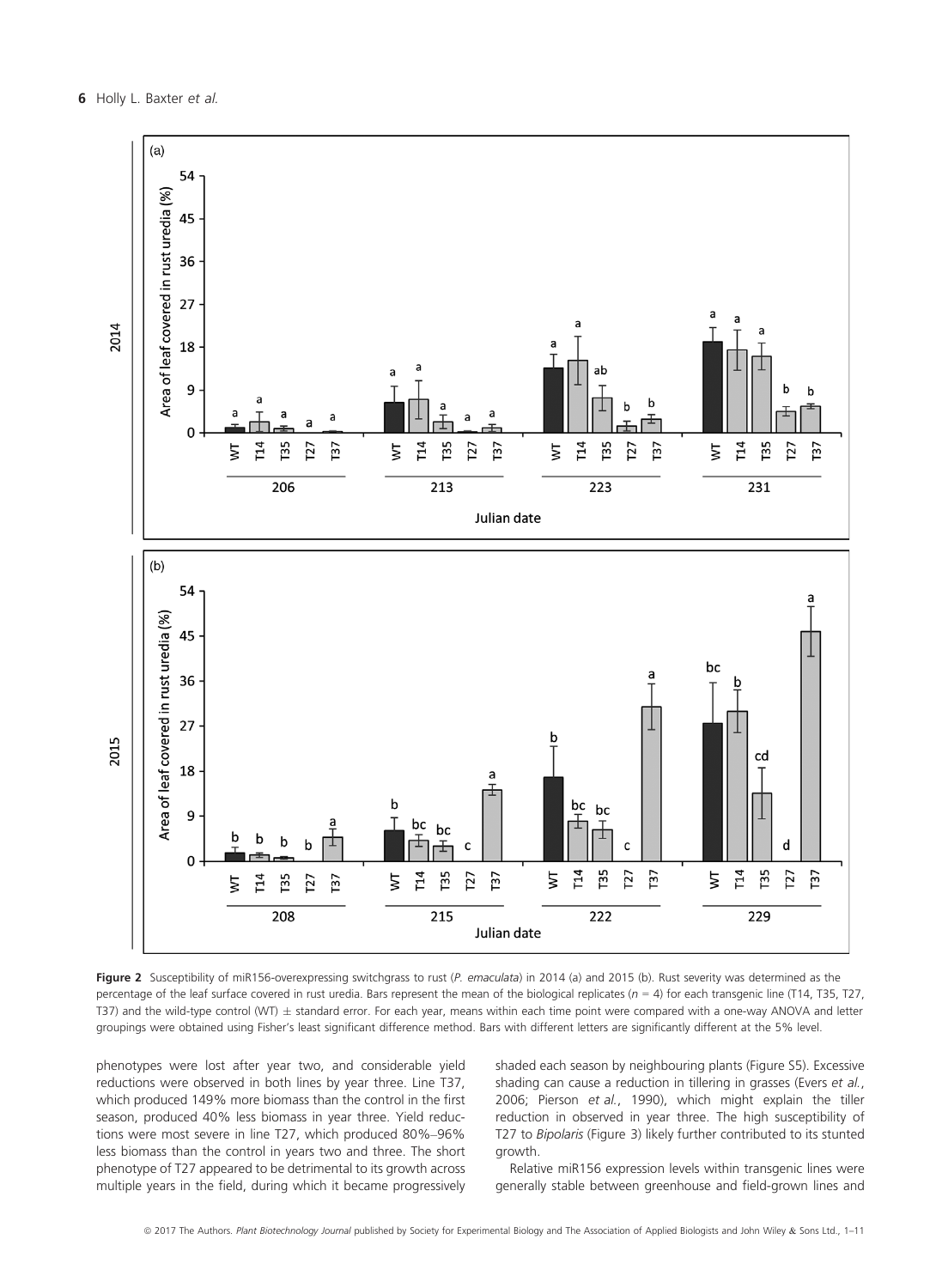### A range of miR156 expression in transgenic switchgrass in the field 7



Figure 3 Photographs of fungal disease symptoms in miR156-overexpressing switchgrass. (a) Rust symptoms caused by P. emaculata in each transgenic line (T14, T35, T27, T37) and the wild-type control (WT) in 2014 and 2015. No rust was observed in line T27 in 2015; photograph shows Bipolaris leaf spot symptoms. (b, c) Bipolaris leaf spot symptoms in line T27 in (b) 2014 and (c) 2015. (d) Leaf damage and early browning in line T27 in September 2015.

across multiple seasons the field. Likewise, the repression of PvSPL genes was generally consistent within transgenic lines over the 3 year study (Figures S2 and S3). Despite this, there was significant year-to-year variability in growth within transgenic lines. The inconsistent phenotypes suggest that environmental effects might be overcoming some of the positive growth effects (i.e. increased tiller number) associated with overexpression of the transgene. Our results suggest that transgenic plants with modifications to transcriptional regulators, which impact such a broad range of genes, may require more extensive field evaluations than those with single-gene modifications to evaluate the stability of the desired growth phenotypes.

#### Flowering

Pollen-mediated gene flow from transgenic feedstocks into native plant populations is an important regulatory concern associated with the implementation of genetically modified plants in agriculture (Kausch et al., 2010). Delaying or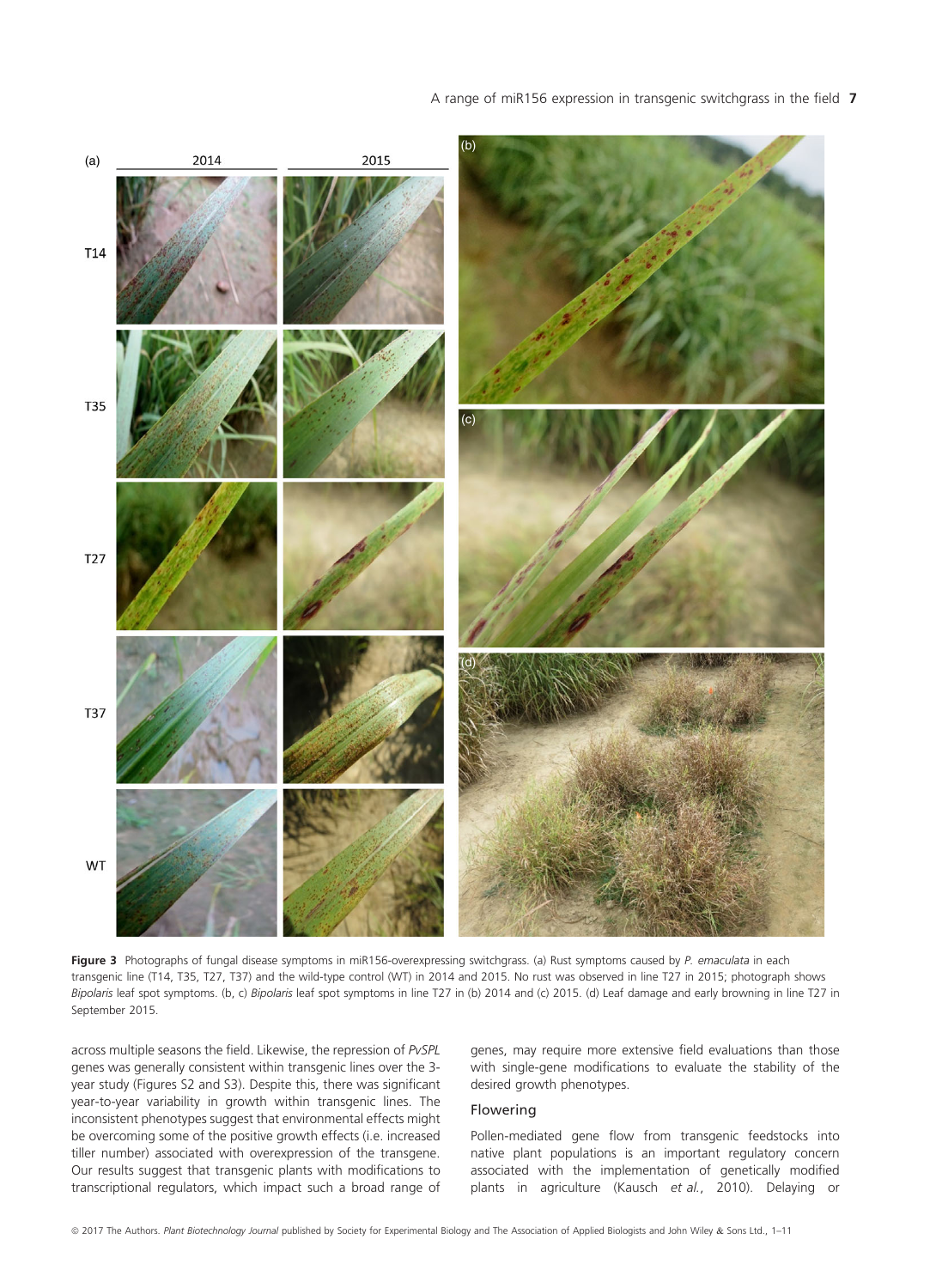preventing flowering in transgenic plants is a potential bioconfinement strategy to prevent transgene escape. In the greenhouse study, lines with low miR156 expression levels flowered normally, while those with moderate levels were reported to be nonflowering (Fu et al., 2012). As expected, low-expressing lines T14 and T35 produced flowers each field season, while moderate-expressing line T27 did not flower for the duration of the study. However, the other moderate-expressing line (T37) did produce flowers in the field. These results suggest that the ability of miR156-overexpressing switchgrass lines to flower is not only influenced by the relative level of transgene expression, but also the growth environment. In order for miR156 overexpression to be considered a viable approach for transgene containment in switchgrass, it will be important to first assess their growth across a wide range of field environments.

### Cell wall chemistry and recalcitrance

The presence of lignin in the cell wall limits the accessibility of cell wall sugars for enzymatic hydrolysis and downstream fermentation into biofuel (Chen and Dixon, 2007; DeMartini et al., 2013; Himmel et al., 2007). Given its role in recalcitrance, it is relevant to examine potential effects of genetic modifications on lignin biosynthesis. In the greenhouse study, only the transgenic lines with high miR156 levels had reductions in lignin content, while the lignin contents of the moderate and low miR156-expressing lines were similar to the control (Fu et al., 2012). In the field, minor or negligible effects on lignin were observed in low miR156-expressing lines T14 and T35, while lignin was clearly affected in moderate miR156-expressing lines T27 and T37. Most notably, a 9%–21% reduction in the S/G ratio in these two lines was observed across all three seasons (Tables 2 and S2). A recent study showed that the suppression of the miR156-targeted PvSPL2 gene led to a reduction in lignin content and altered lignin composition in transgenic switchgrass lines (Wu et al., 2016). In line with these findings, lignin content and composition were primarily affected in the two lines (T27 and T37) that showed the largest reductions in PvSPL2 expression relative to the other lines and the control (Figures S2 and S3).

Reducing cell wall recalcitrance in switchgrass confers improvements in sugar release and/or bioconversion efficiency into ethanol (Fu et al., 2011a,b; Saathoff et al., 2011; Shen et al., 2013; Xu et al., 2011). A previous study found that switchgrass lines overexpressing the maize Corngrass1 miR156 had an increase in starch content, which was accompanied by an improvement in saccharification efficiency (Chuck et al., 2011). In the study by Fu et al. (2012), miR156-overexpressing switchgrass lines grown under greenhouse conditions were less recalcitrant to enzymatic hydrolysis when no pretreatment was performed, but this effect was lost in many lines when a dilute acid pretreatment was performed (Fu et al., 2012). In the field, improvements in sugar release were observed intermittently in lines T27 and T37. The two lines (T35 and T37) selected for bioconversion analysis produced more ethanol than the control in year one, but no differences were observed in the two subsequent seasons (Table 1). In agreement with the conclusions of the greenhouse study (Fu et al., 2012), the effects of miR156 overexpression on the recalcitrance of these lines when grown in the field were inconclusive, but it appears that there are no negative impacts.

### Disease susceptibility

Rust caused by P. emaculata and leaf spot caused by Bipolaris species have been identified as prevalent fungal pathogens of switchgrass (Krupinsky et al., 2004; Uppalapati et al., 2013; Vu et al., 2011, 2013; Zale et al., 2008). Such pathogens could pose serious threats to switchgrass when grown in large-scale monocultures for biofuel production (Stewart and Cromey, 2011). Consequently, an indispensable component of field experiments with transgenic lines is to ensure that plant defences are not compromised by their genetic modifications. Previous studies showed that modifications to the lignin biosynthetic pathway in transgenic switchgrass had no adverse effects on rust susceptibility across two- to 3-year timespans in the field (Baxter et al., 2014, 2015, 2016). However, in contrast to modifications targeting a specific biosynthetic pathway (e.g. lignin), master regulators like microRNAs have a much broader range of downstream target genes. Therefore, possible pleiotropic effects associated with their manipulation could be more extensive. In the current study, rust disease severity was rated across the second and third growing seasons and Bipolaris incidence was monitored. Low miR156 expressing lines T14 and T35 had a similar degree of rust infection as the control and minor symptoms of Bipolaris (Figures 2 and 3), while moderate miR156-expressing lines T27 and T37 both showed altered disease susceptibilities. In line T37, the severity of rust infection changed dramatically between the two subsequent field seasons: susceptibility was lower than the control in 2014, but higher in the following season. An interesting result was also observed in line T27, which exhibited very minor or no rust symptoms across the experiment (Figure 2). Similarly, a previous 2 year field study showed that a switchgrass line with a relatively high level of MYB4 overexpression did not show any symptoms of rust, whereas susceptibilities of the transgenic lines with relatively lower transgene expression levels were comparable to the control (Baxter et al., 2015). High levels of constitutive transgene overexpression might be more likely to cause pleiotropic effects on defence-related pathways or alter the chemical composition of the plant in such a way to make it a less suitable host for certain pathogens. As there was little to no apparent competition from the rust pathogen in T27, this could have enabled Bipolaris to become more virulent in this line relative to those showing normal or high levels of rust infection.

## **Conclusions**

Genetic engineering has enabled significant progress towards identifying, understanding and successfully manipulating important pathways involved in plant growth and development. Increasing miR156 expression appears to be associated with several desirable bioenergy traits in plants including increased biomass yields. However, our understanding of how yield-related modifications in greenhouse-grown plants translate into improved crop performance under realistic agricultural conditions is limited. The findings of our study emphasize that greenhouse results, while providing valuable data on potentially useful targets for yield improvement, must be interpreted with caution until validated under appropriate field environments. The stability of growthrelated traits in transgenic plants, especially those with modified regulatory genes, will likely depend strongly on the environment in which they are grown. Multiyear and multisite field trials across locations that are within a region for targeted cultivation will be critical for evaluating such crops. In addition, as we have noted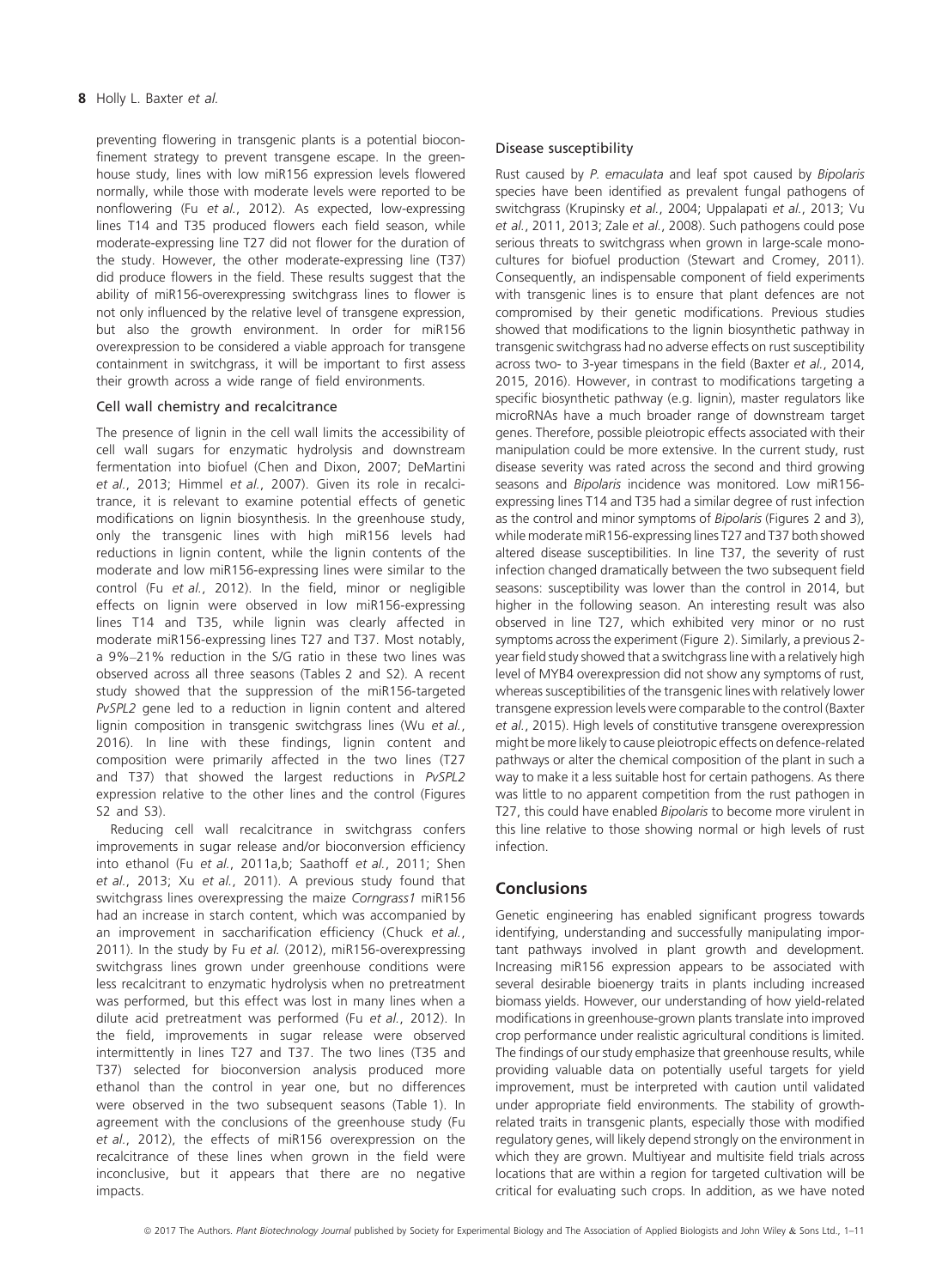with another master regulatory gene, the MYB4 transcription factor (Baxter et al., 2015), tuning expression for miRNAs and other regulatory genes will be crucial to maximize desired phenotypes in bioenergy feedstocks.

## Experimental procedures

### Agronomic performance

A complete randomized design was used in which all four transgenic lines and a control line, field-transplanted in early summer 2013, were each replicated in four plots, each containing four clones (Figure S6; see Appendix S1 for more detail). Growth measurements were recorded in August (mid-season) and December (end-of-season) of each field growing season (Figure S7). Mid-season measurements included tiller height and plant width. End-of-season measurements included tiller height, plant width, tiller number, and total aboveground dry weight yield. Growth parameters were measured as described previously (Baxter et al., 2014). Briefly, tiller height (measured on the tallest tiller) and whole plant width were measured on all four clonal plants within each replicate. For the end-of-season biomass yield, the four clones within each replicate were pooled to represent the total yield of each replicate. Dry weight yield was determined after drying biomass in an oven (43 °C, approximately 168 h).

#### miR156 transgene expression

Samples for quantitative reverse transcription polymerase chain reaction (qRT-PCR) analysis were collected from plants at the same date and time in August of each growing season. Randomly selected R1-stage tillers from each replicate were cut from below the top node and the top portion (with top two leaves intact), flash frozen in liquid nitrogen and stored in  $-80$  °C. Total RNA was extracted from the frozen tissues by Tri-Reagent (Life Technologies, Carlsbad, CA). The transcript abundance of OsmiR156 and PvSPL1, 2, 3 and 6 was analysed as described previously (Fu et al., 2012). The mature miR156 level was quantified using a modified method from the stem-loop RT-PCR procedure. Briefly, 5 ug of RNA from each samples was mixed with 2  $\mu$ L of 10 mm dNTPs; then, H<sub>2</sub>O was added to bring final volume to 20 µL. Each mixture was equally split into two parts. In one part, 1 µL of miR156-specific reverse stem-loop transcription primer (50  $\mu$ M) was added with Superscript III reverse transcriptase (Life Technologies) to measure miR156 expression as described (Cui et al., 2014). In the other part, 1  $\mu$ L of 50  $\mu$ M oligo(dT)<sub>20</sub> was added to synthesize the total cDNA, which was used to measure switchgrass ubiquitin 1 (Ubi1) transcripts (GeneBank accession number: FL899020). The expression data of miR156 were normalized to that of Ubi. SYBR green (Life Technologies) was used as reporter dye. The qRT-PCR was carried out using ABI PRISM 7900 HT system (Applied Biosystems, Foster City, CA). Oligonucleotide primers are listed in Table S3.

## Cell wall characterization

Mid-season whole tiller samples (green) were collected in August of each year, and end-of-season (senesced) samples were collected each December. Green R1 developmental stage tillers (Hardin et al., 2013) were collected from each of the four clonal plants within each replicate and pooled to represent a single biological replicate and then oven dried at 43 °C for 72 h prior to milling with a Wiley mill (Model 4; Thomas Scientific, Swedesboro, NJ) through a 1-mm screen. For the senesced end-of-season samples, subsamples for each replicate were taken from the final harvest of aboveground material after oven-drying and weighing for total biomass yield. Senesced subsamples were chipped into 5–8 cm pieces prior to milling through a 1-mm screen.

Pyrolysis mass beam mass spectrometry was performed to analyse cell wall lignin content and the S/G ratio following published methods (Sykes et al., 2009). Prior to the analyses, extractives- and starch-free cell wall residues (CWR) were prepared by treating biomass samples with amylases followed by an ethanol extraction in a Soxhlet exctractor (Decker et al., 2012). Approximately 4 mg of CWR was pyrolysed at 500 °C in 80 stainless steel cups using an Extrel single quadrupole molecular beam mass spectrometer. Lignin content was estimated as the sum of the intensities of lignin precursor peaks. The S/G ratio was estimated as the intensity of the syringyl peaks divided by the intensity of the guaiacyl peaks.

Sugar release by enzymatic hydrolysis was determined on hot water-pretreated CWR (prepared as described above; Decker et al., 2012) using the high-throughput method described by Selig et al. (2010). In brief, CWR were loaded into a custom-made 96 well metal plates in triplicate. Pretreatment was performed with condensing steam (180 °C, 17.5 min). Samples were then subjected to enzymatic hydrolysis by incubation with 70 mg protein/g biomass Ctec2 enzyme cocktail (Novozymes North America, Franklinton, NC) at 50 °C for 70 h. Concentrations of glucose and xylose released were measured using the D-Glucose Assay Kit (glucose oxidase/peroxidase; GOPOD) and D-Xylose Assay Kit (xylose dehydrogenase; XDH) (Megazyme Intl., Bray, Ireland).

### Ethanol yield analysis

Ethanol yields were measured by separate hydrolysis and fermentation (SHF) as described previously (Dumitrache et al., 2016). SHF experiments were performed in biological duplicate at a 5.0% (w/v) dry solids loading at 20 mL final volume. Biomass samples were incubated at 50 °C for 5 days with hydrolysing enzymes Cellic® Ctec2 (24 FPU/g cellulose), Novozyme 188 (loaded at a 25% volume ratio to Ctec2) and Cellic<sup>®</sup> Htec2 (loaded at a 20% volume ratio to Ctec2), along with 0.1  $mm$ streptomycin. Enzymes were provided by Novozymes North America (Franklinton, NC) and Sigma-Aldrich (St. Louis, MO). Following enzymatic hydrolysis, the resulting sugars were fermented at 35 °C for 72 h with S. cerevisiae D5a (ATCC 200062) supplemented with yeast extract at 0.5% w/v and 50 mm citrate buffer. No biomass controls of the SHF process were used as baseline measurements accordingly. End point ethanol yield was measured against known standards by HPLC using an Aminex<sup>™</sup> Hercules, CA HPX-87H column (Bio-Rad Laboratories Inc., CA) at 60 °C and 5 mm  $H_2SO_4$  mobile phase at 0.5 mL/min flow rate.

#### Rust disease assessment

The susceptibility of switchgrass plants to rust infection was assayed at weekly time points between July and August of 2014 and 2015 as described previously (Baxter et al., 2014). Briefly, single tillers from two clonal plants within each replicate plot were randomly selected and tagged, and all leaves along each selected tiller were examined for rust severity at each time point. The coverage of the top leaf surface with rust uredia was visually assessed using the following scale:  $0 = 0\%$ ,  $1 \le 5\%$ ,  $2 \le 10\%$ ,  $3 \le 25\%$ ,  $4 \le 40\%$ , 5  $\le$  55%, 6  $\le$  70%, and 7  $\le$  100% of leaf area coverage with uredia. Because of the severity of the rust, the entire field site was sprayed with fungicide in late August of each growing season. All data reported were collected prior to fungicide treatments. Fungicides used included "Quilt" (Syngenta Canada Inc., Guelph,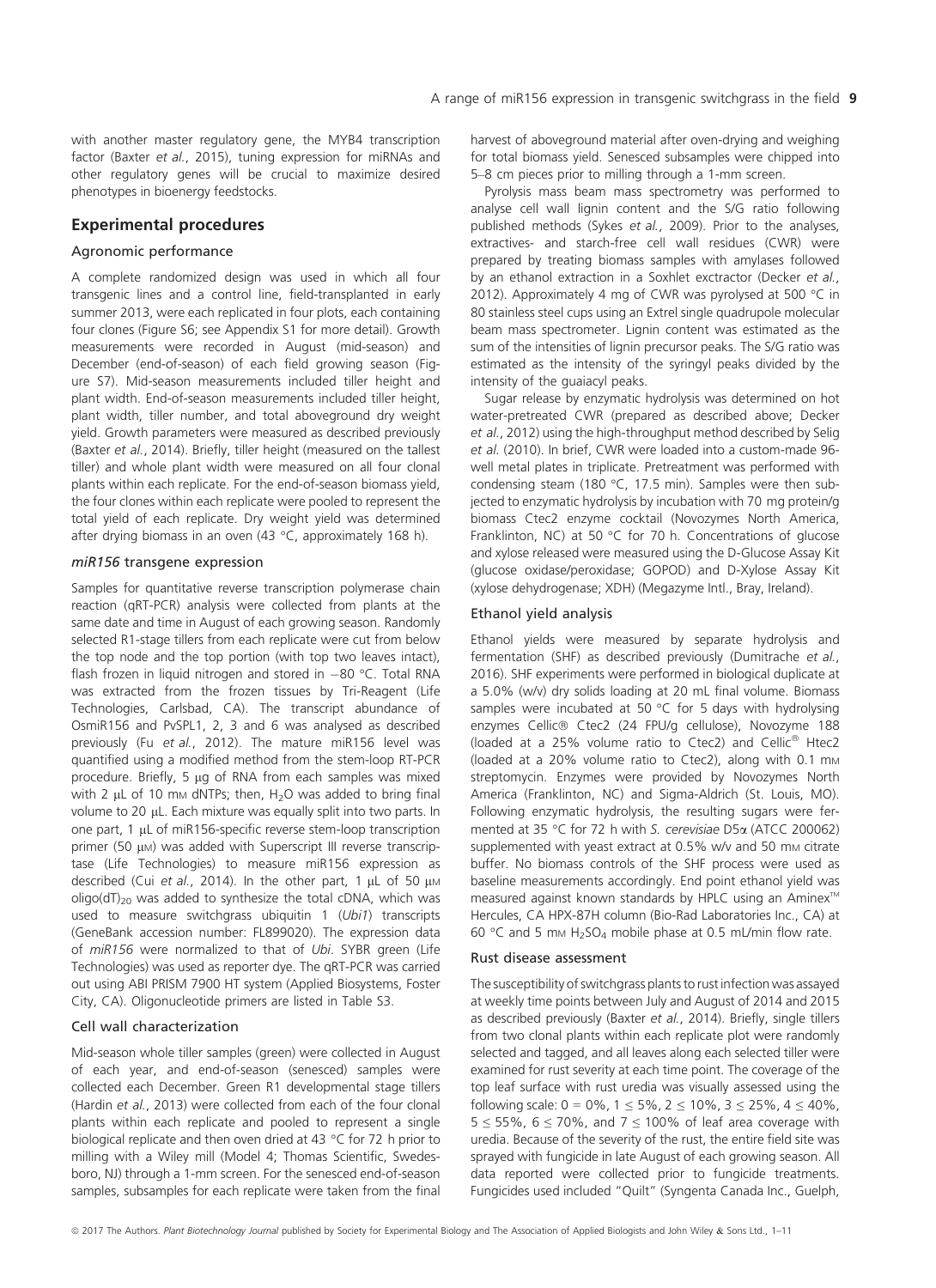#### 10 Holly L. Baxter et al.

Ontario) at a rate of 0.21 mL/m<sup>2</sup>, and "Heritage" (Syngenta Crop Protection, Greensboro, NC) at a rate of 20 mL/m<sup>2</sup>.

#### **Statistics**

Statistical analyses were performed in SAS version 9.4 (SAS Institute Inc., Cary, NC). Within each year, a one-way ANOVA with Fisher's least significant difference method was used to compare means among transgenic lines and the control. Differences were considered significant where P-values were less than or equal to 0.05.

## Acknowledgements

We thank Erica Gjersing, Crissa Doeppke and Melvin Tucker for assistance with the cell wall characterization. We also thank Ben Wolfe, Marcus Laxton, Mat Halter, Chelsea Johnson and the UT field staff for assistance with data collection, Reggie Millwood for assistance with the USDA APHIS BRS permit regulations and Susan Holladay for assistance with data entry into LIMS. This work was supported by funding from the BioEnergy Science Center, a U.S. Department of Energy Bioenergy Research Center supported by the Office of Biological and Environmental Research in the DOE Office of Science. The authors declare no conflicts of interest.

### References

- Baxter, H.L., Mazarei, M., Labbe, N., Kline, L.M., Cheng, Q., Windham, M.T., Mann, D.G. et al. (2014) Two-year field analysis of reduced recalcitrance transgenic switchgrass. Plant Biotechnol. J. 12, 914–924.
- Baxter, H.L., Poovaiah, C.R., Yee, K.L., Mazarei, M., Rodriguez, M. Jr, Thompson, O.A., Shen, H. et al. (2015) Field evaluation of transgenic switchgrass plants overexpressing PvMYB4 for reduced biomass recalcitrance. Bioenergy Res. 8, 910–921.
- Baxter, H.L., Mazarei, M., Fu, C., Cheng, Q., Turner, G.B., Sykes, R.W., Windham, M.T. et al. (2016) Time course field analysis of COMTdownregulated switchgrass: lignification, recalcitrance, and rust susceptibility. Bioenergy Res. 9, 1087-1100.
- Cai, Y., Zhang, K., Kim, H., Hou, G., Zhang, X., Yang, H., Feng, H. et al. (2016) Enhancing digestibility and ethanol yield of Populus wood via expression of an engineered monolignol 4-O-methyltransferase. Nat. Commun. 7, 11989.
- Chen, F. and Dixon, R.A. (2007) Lignin modification improves fermentable sugar yields for biofuel production. Nature Biotechnol. 25, 759–761.
- Chuck, G., Cigan, A.M., Saeteurn, K. and Hake, S. (2007) The heterochronic maize mutant Corngrass1 results from overexpression of a tandem microRNA. Nature Genet, 39, 544–549.
- Chuck, G.S., Tobias, C., Sun, L., Kraemer, F., Li, C., Dibble, D., Arora, R. et al. (2011) Overexpression of the maize Corngrass1 microRNA prevents flowering, improves digestibility, and increases starch content of switchgrass. Proc. Natl Acad. Sci. USA, 108, 17550-17555.
- Cui, L.G., Shan, J.X., Shi, M., Gao, J.P. and Lin, H.X. (2014) The miR156-SPL9- DFR pathway coordinates the relationship between development and abiotic stress tolerance in plants. Plant J. 80, 1108-1117.
- Decker, S.R., Carlile, M., Selig, M.J., Doeppke, C., Davis, M., Sykes, R., Turner, G. et al. (2012) Reducing the effect of variable starch levels in biomass recalcitrance screening. In Biomass Conversion: Methods and Protocols (Himmel, M., ed), pp. 181–195. New York: Springer.
- DeMartini, J.D., Pattathil, S., Miller, J.S., Li, H., Hahn, M.G. and Wyman, C.E. (2013) Investigating plant cell wall components that affect biomass recalcitrance in poplar and switchgrass. Energy Environ. Sci. 6, 898-909.
- Dumitrache, A., Natzke, J., Rodriguez, M., Yee, K.L., Thompson, O.A., Poovaiah, C.R., Shen, H. et al. (2016) Transgenic switchgrass (Panicum virgatum L.) targeted for reduced recalcitrance to bioconversion: a two-year comparative analysis of field-grown lines modified for target gene or genetic element expression. Plant Biotechnol. J. 15, 688–697.
- Evers, J.B., Vos, J.A.N., Andrieu, B. and Struik, P.C. (2006) Cessation of tillering in spring wheat in relation to light interception and red: far-red ratio. Ann. Bot. 97, 649–658.
- Fornalé, S., Capellades, M., Encina, A., Wang, K., Irar, S., Lapierre, C., Ruel, K. et al. (2012) Altered lignin biosynthesis improves cellulosic bioethanol production in transgenic maize plants down-regulated for cinnamyl alcohol dehydrogenase. Mol. Plant. 5, 817–830.
- Fu, C., Mielenz, J.R., Xiao, X., Ge, Y., Hamilton, C.Y., Rodriguez, M., Chen, F. et al. (2011a) Genetic manipulation of lignin reduces recalcitrance and improves ethanol production from switchgrass. Proc. Natl Acad. Sci. USA, 108, 3803–3808.
- Fu, C., Xiao, X., Xi, Y., Ge, Y., Chen, F., Bouton, J., Dixon, R.A. et al. (2011b) Downregulation of cinnamyl alcohol dehydrogenase (CAD) leads to improved saccharification efficiency in switchgrass. Bioenergy Res. 4, 153-164.
- Fu, C., Sunkar, R., Zhou, C., Shen, H., Zhang, J.Y., Matts, J., Wolf, J. et al. (2012) Overexpression of miR156 in switchgrass (Panicum virgatum L.) results in various morphological alterations and leads to improved biomass production. Plant Biotechnol. J. 10, 443–452.
- Hardin, C.F., Fu, C., Hisano, H., Xiao, X., Shen, H., Stewart, C.N. Jr, Parrott, W. et al. (2013) Standardization of switchgrass sample collection for cell wall and biomass trait analysis. Bioenergy Res. 6, 755–762.
- Himmel, M.E., Ding, S.Y., Johnson, D.K., Adney, W.S., Nimlos, M.R., Brady, J.W. and Foust, T.D. (2007) Biomass recalcitrance: engineering plants and enzymes for biofuels production. Science, 315, 804–807.
- Ishiwata, A., Ozawa, M., Nagasaki, H., Kato, M., Noda, Y., Yamaguchi, T., Nosaka, M. et al. (2013) Two WUSCHEL-related homeobox genes, narrow leaf2 and narrow leaf3, control leaf width in rice. Plant Cell Physiol., **54**, 779– 792.
- Jung, J.H., Fouad, W.M., Vermerris, W., Gallo, M. and Altpeter, F. (2012) RNAi suppression of lignin biosynthesis in sugarcane reduces recalcitrance for biofuel production from lignocellulosic biomass. Plant Biotechnol. J. 10, 1067–1076.
- Kausch, A.P., Hague, J., Oliver, M., Li, Y., Daniell, H., Mascia, P., Watrud, L.S. et al. (2010) Transgenic perennial biofuel feedstocks and strategies for bioconfinement. Biofuels, 1, 163–176.
- Krupinsky, J.M., Berdahl, J.D., Schoch, C.L. and Rossman, A.Y. (2004) Leaf spot on switchgrass (Panicum virgatum), symptoms of a new disease caused by Bipolaris oryzae. Can. J. Plant Pathol. 26, 371–378.
- Liu, H.-H., Tian, X., Li, Y.-J., Wu, C.-A. and Zheng, C.-C. (2008) Microarraybased analysis of stress-regulated microRNAs in Arabidopsis thaliana. RNA, 14, 836–843.
- Mallory, A.C., Dugas, D.V., Bartel, D.P. and Bartel, B. (2004) MicroRNA regulation of NAC-domain targets is required for proper formation and separation of adjacent embryonic, vegetative, and floral organs. Curr. Biol. 14, 1035–1046.
- Mallory, A.C., Bartel, D.P. and Bartel, B. (2005) MicroRNA-directed regulation of Arabidopsis AUXIN RESPONSE FACTOR17 is essential for proper development and modulates expression of early auxin response genes. Plant Cell, 17, 1360–1375.
- Mauro-Herrera, M. and Doust, A.N. (2016) Development and genetic control of plant architecture and biomass in the panicoid grass, setaria. PLoS ONE, 11, e0151346.
- Navarro, L., Dunoyer, P., Jay, F., Arnold, B., Dharmasiri, N., Estelle, M., Voinnet, O. et al. (2006) A plant miRNA contributes to antibacterial resistance by repressing auxin signaling. Science, 312, 436–439.
- Parrish, D.J. and Fike, J.H. (2005) The biology and agronomy of switchgrass for biofuels. Crit. Rev. Plant Sci. 24, 423–459.
- Pauly, M. and Keegstra, K. (2008) Cell-wall carbohydrates and their modification as a resource for biofuels. Plant J. 54, 559–568.
- Pierson, E.A., Mack, R.N. and Black, R.A. (1990) The effect of shading on photosynthesis, growth, and regrowth following defoliation for Bromus tectorum. Oecol, 84, 534–543.
- Poethig, R.S. (2013) Vegetative phase change and shoot maturation in plants. Curr. Top. Dev. Biol. 105, 125.
- Poovaiah, C.R., Mazarei, M., Decker, S.R., Turner, G.B., Sykes, R.W., Davis, M.F. and Stewart, C.N. (2015) Transgenic switchgrass (Panicum virgatum L.) biomass is increased by overexpression of switchgrass sucrose synthase (PvSUS1). Biotechnol. J. 10, 552–563.